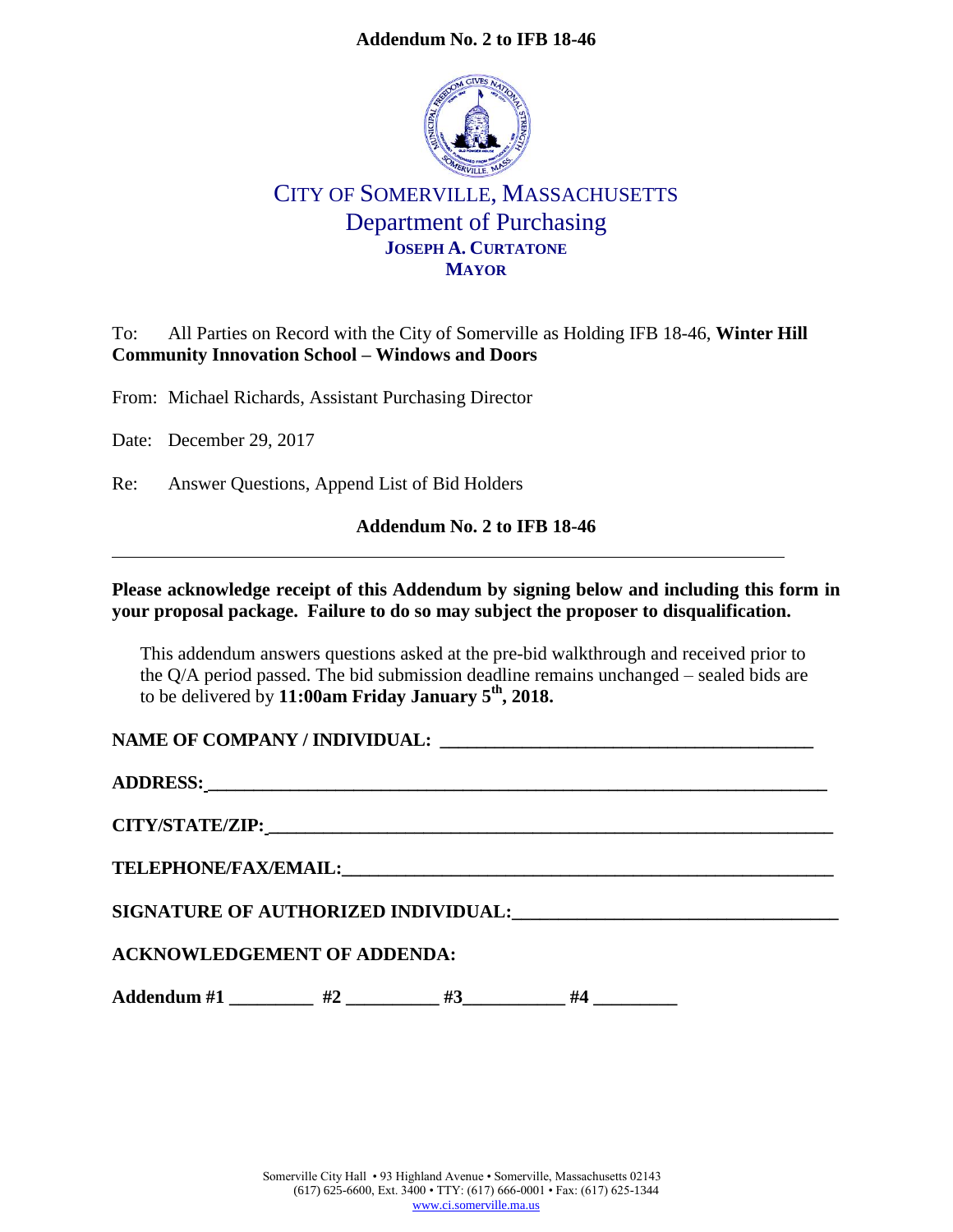## **Addendum No. 2 to IFB 18-46**

Q. Will this be a public bid opening?

A. Yes, bids will be publicly opened in City Hall at  $11:00$ am on Friday January  $5<sup>th</sup>$ .

Q. Is there a general bid form for this project ?

A. Yes, it begins on page 64 of the PDF bid package, immediately following the prevailing wage rates.

Q. Is the Responsible Employer Ordinance still required to be submitted for this project ? A. Yes, the City of Somerville's Responsible Employer Ordinance applies to all building construction projects exceeding \$100,000. Please read the entire ordinance [here](https://library.municode.com/ma/somerville/codes/code_of_ordinances?nodeId=PTIICOOR_CH2AD_ARTVIIIFI_DIV1GE_S2-355REEMOR) for applicability and requirements.

Q. On drawing A100, there is mention of 'Dumpster location for Gym Roof Demo' and 'Contractor Access to Roof'. There are no roofing drawings or roofing specifications. Please confirm if there is any related roofing scope of work for this project. A. There is no roofing. See paragraph 011000, 1.5 in the specifications.

Q. Please confirm that the parking spots along the front face of the building will be closed to the public by the City of Somerville

A. Parking will not be closed to the public. If desired, Contractor must make arrangements with the City and include any associated costs, e.g. police detail, in the bid price.

Q. Is a sidewalk closure permit needed to work along the front face of the building?

A. Yes. See paragraph 015000, 3.3, F of the specifications.

Q. Please confirm the building permit fee is waived

A. See Part 1: Invitation for Bid Documents, Section 1.5, General Terms, Permit Fees of the specifications.

Q. Does the City grant permits to close sidewalks?

A. Yes. See paragraph 015000, 3.3, F of the specifications.

Q. Is there any other parking available on site? A. No

Q. Who is the MSBA commissioning agent for this project?

A. Thompson & Lichtner Co. Inc

Q. What types of windows are included – pre-glazed, storefront systems? A. Most of the project is pre-glazed windows, with some curtainwall at entrances.

Q. Regarding the roofing [separate contract], is the whole building being roofed?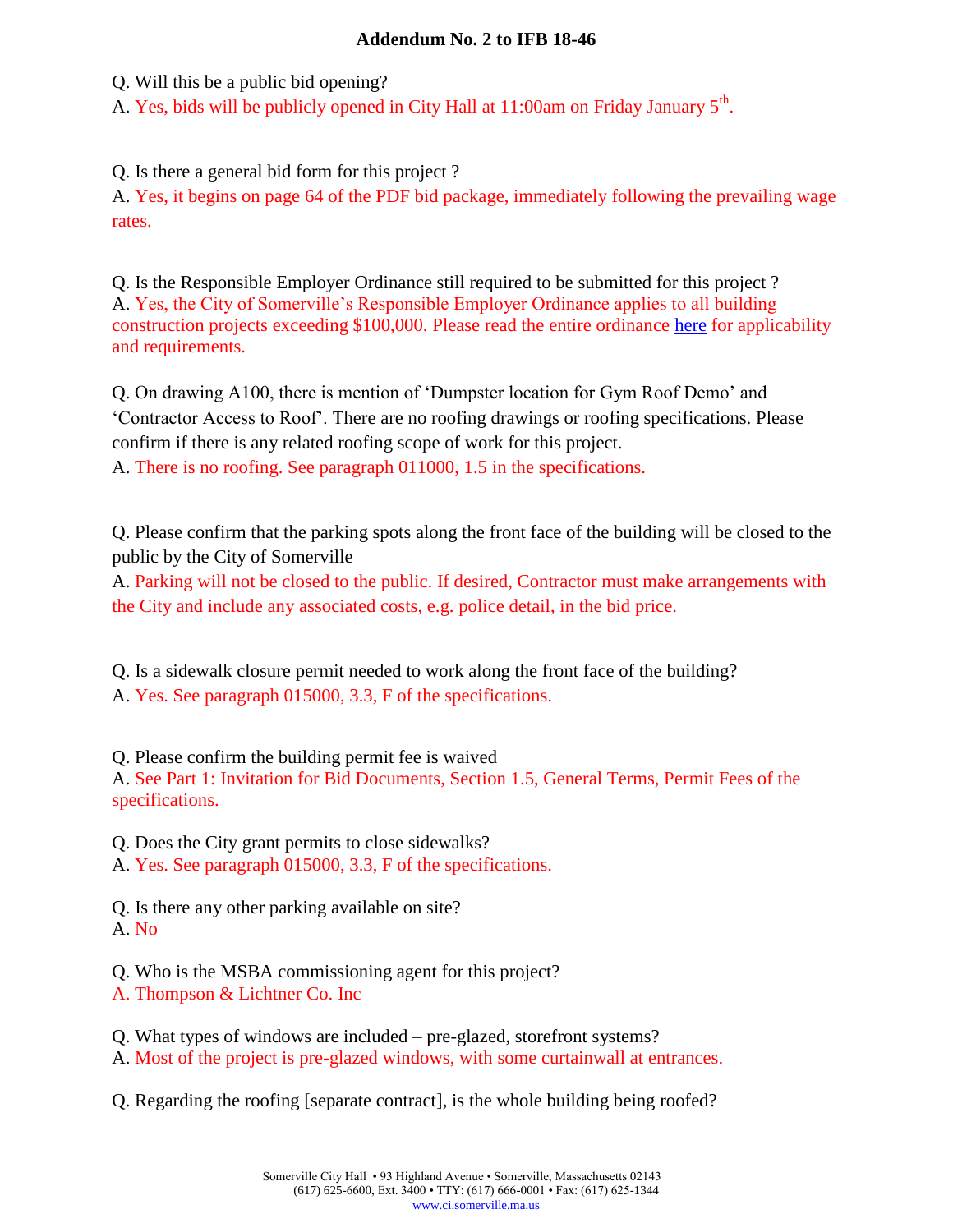## **Addendum No. 2 to IFB 18-46**

A. Yes, with some minor exceptions.

Q. Will the building be occupied during the construction period?

A. The building will be unoccupied of students but administrative staff will be accessing the building.

Q. Can you speak about the dumpsters and staging? With both the roofing [separate contract] and windows & doors work happening concurrently, where will both be able to stage dumpsters? A. Staging for dumpsters can occur on the outdoor basketball court at the northeast end of the site. Protection of the play surface will be required.

Q. Please clarify if "OSD – MWBE schedule of participation and letter of intent" are required with general bid. There is a discrepancy, as indicated below:

- "Section 3.0 required bid forms General Contractors list" requires it to be submitted with general bid.
- "Schedule for participation by M/WBE" requires it within (5) days of the opening of the General Bids.

A. The OSD requires that the M/WBE schedule of participation is required within 5 days of the bid opening. The City requests that respondents comply with the OSD 5-day requirements for MWBE schedule of participation and letter of intent and will not reject a bid as nonresponsive if the schedule of participation and letter of intent are not supplied at the day of bid opening.

Q. The Sealed General Bids are advertised to be due on 01/05/2018 @ 11AM, and the bidding schedule also lists the same bid date and time. The form for general bid specifies a different bid date of 01/03/2018 @ 11AM. Please clarify the correct General Bid date and time. A. Sealed bids are due at 11:00am on Friday January 5<sup>th</sup>, 2018.